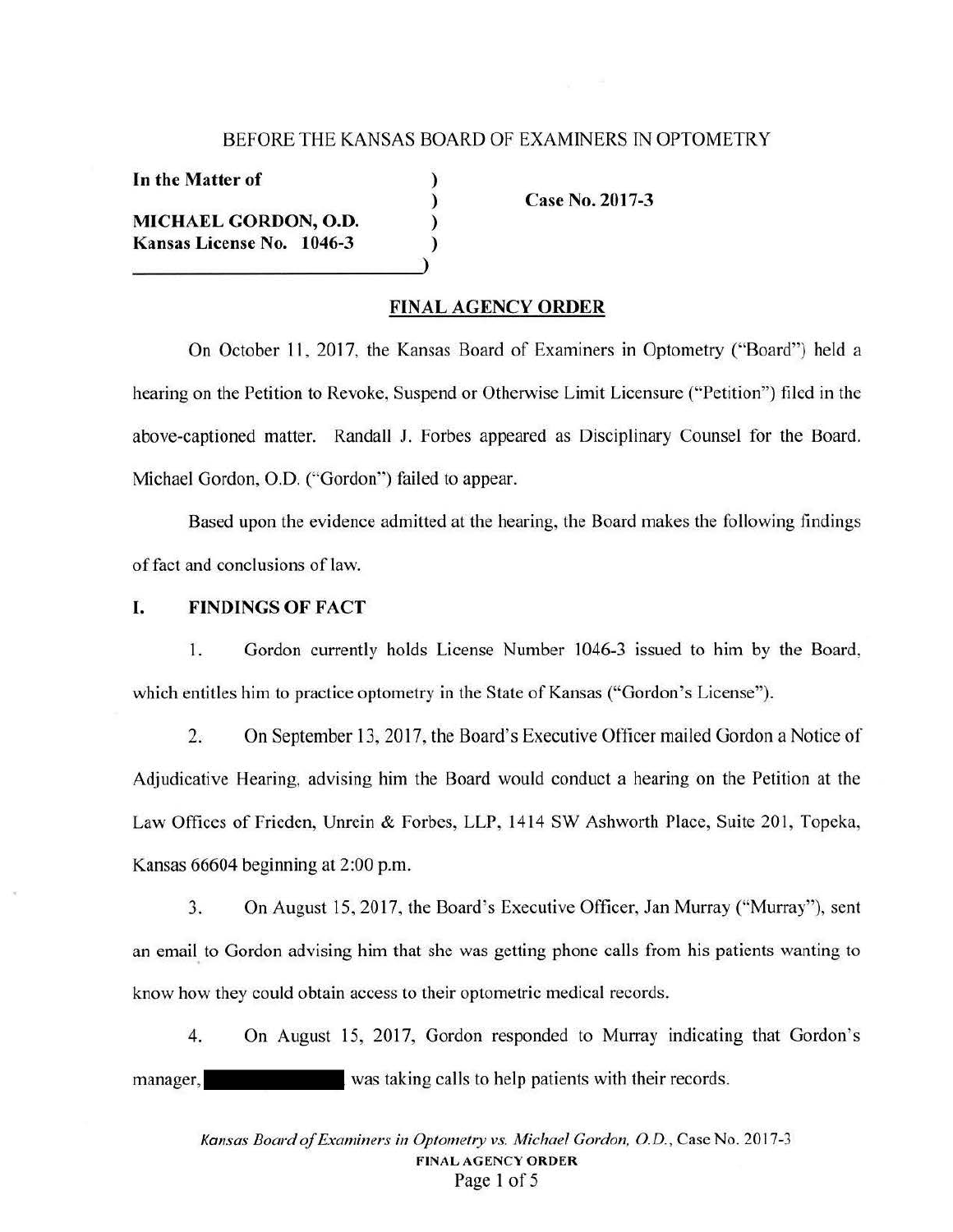5. On August 15, 2017, Murray called and was told that did not have access to Gordon's patients' records.

6. Later on August l5, 20l7, Murray advised Gordon of her conversation with Aarika and he responded he would see what he could do.

7. On September 13, 2017, Murray sent Gordon an email indicating she had received a call from Gordon's patient, asking for help getting her optometric medical records. Murray gave Gordon Ms. <sup>1</sup> s phone number and asked Gordon to call Ms. The evidence indicates he never has done so.

8. On September 29, 2017, Murray sent Gordon an email indicating she had received a call from Gordon's patient, asking for help getting her optometric medical records. Murray gave Gordon Ms. **let up a phone number and asked Gordon to call Ms.** The evidence indicates he never has done so.

9. On August 25, 2017, Rebecca Sparks Dougherty, 0.D., the Board's Secretary Treasurer ("Dougherty"), acting on behalf of the Board, wrote Gordon. ln the August 25 letter, Dougherty advised Gordon that the Board wanted him to contact his entire patient base by mail to provide the patients information regarding the discontinuance of his optometric practice and how they could obtain their optometric medical records.

10. On October 4, 2017, Murray received a copy of an October 2, 2017 letter from to Gordon. In that letter, Ms. indicates she had still received no contact from Gordon and wanted her optometric medical records.

11. Murray last spoke with four of Gordon's patients on September 29, 2017. They were among the patients who had contacted the Board for help obtaining their optometric

*Kansas Board of Examiners in Optomehy vs. Michael Gordon, O.D.,* Case No. 2017-3 **FINAL AGENCY ORDER**  Page 2 of 5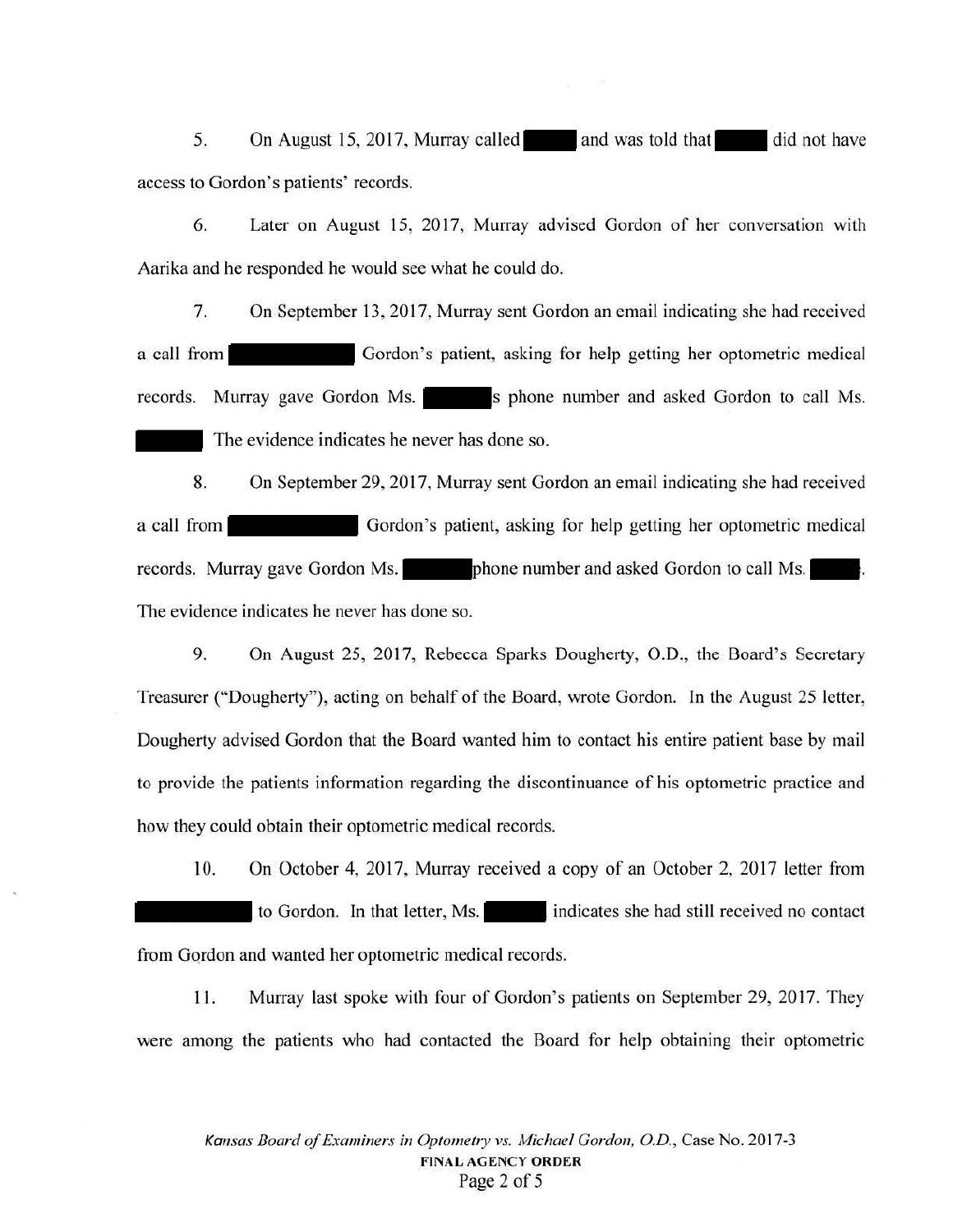medical records. As of that date, a month after Dougherty's letter directing Gordon to contact his patients, the four patients had still not heard from Gordon.

12. As of the date of the hearing, Murray has received no indication that Gordon had contacted his patients as Dougherty had requested.

13. Gordon has abandoned his patients.

## II. **CONCLUSIONS OF LAW**

14. Gordon's abandonment of his patients is professional incompetence, as defined by K.S.A. 65-1516(a)(2) and (a)(3).

15. Pursuant to K.S.A. 65-1517(b), the Board may suspend a licensee's license for professional incompetence.

16. Gordon's license should be suspended for professional incompetence.

## III. **ORDER**

Based upon the foregoing findings of fact and conclusions of law, the Board enters the following orders:

A. Gordon's License is hereby **SUSPENDED** until further order of the Board.

B. Within 30 days of the date of this Order, Gordon shall contact in writing each of the persons who were patients of his at the time he closed his optometry practice advising them how and where to obtain the original or copies of their optometric medical records and shall facilitate the patients timely obtaining those records.

C. After Gordon has completed the requirements in paragraph B above, he may petition the Board to remove the suspended status from his license.

*Kansas Board of Examiners in Optometry vs. Michael Gordon, O.D.,* Case No.2017-3 **FINAL AGENCY ORDER**  Page 3 of 5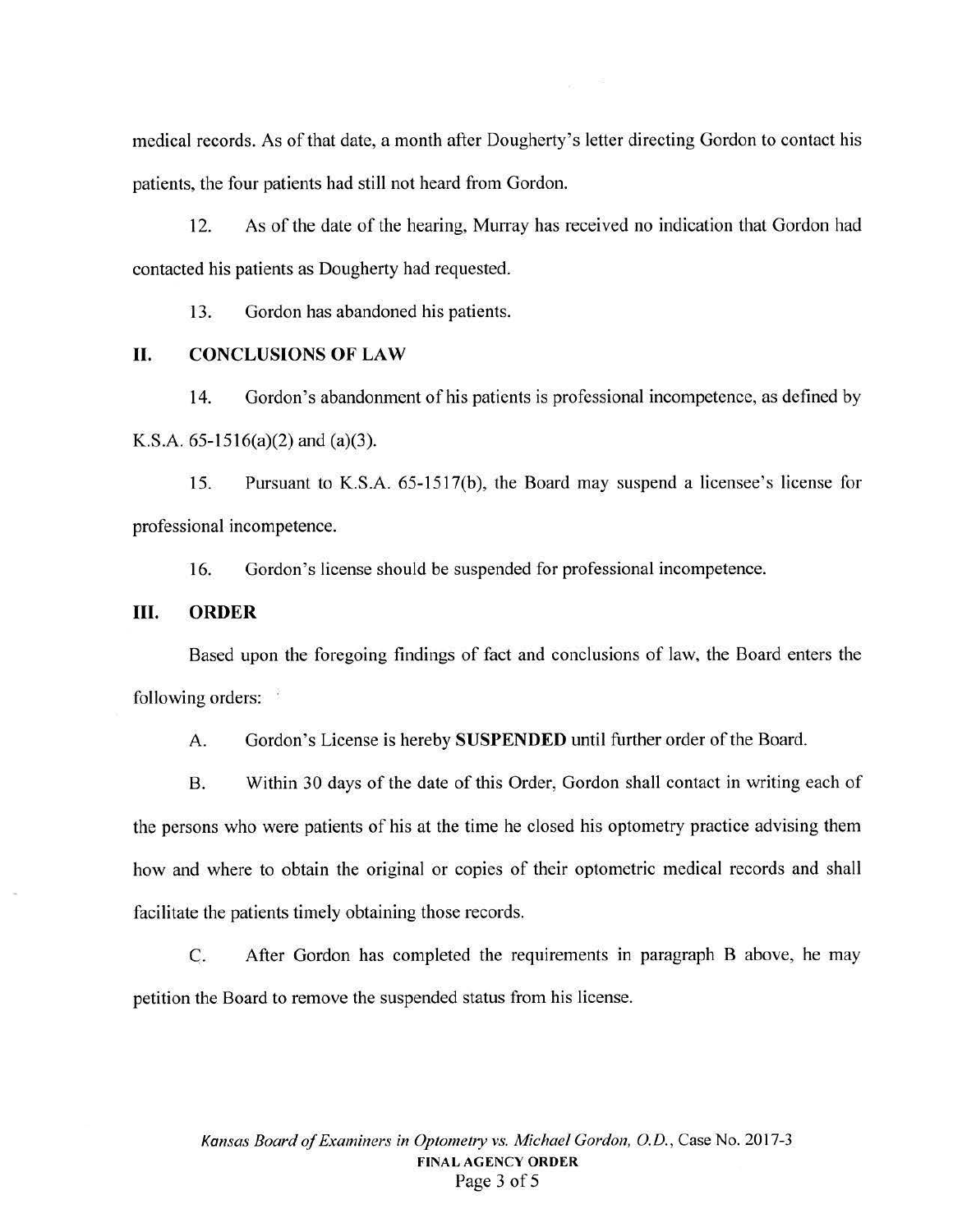### **IV. NOTICES**

1. Within fifteen (15) days after entry of a final agency order, either party may file a petition for reconsideration pursuant to K.S.A. 77-529.

2. Within the time limits established in K.S.A. 77-613, either party may seek judicial

review of a final agency order, pursuant to said statute. The agency officer designated to receive

service of a petition for judicial review is:

Jan Murray Executive Officer Kansas Board of Examiners in Optometry 3109 West  $6<sup>th</sup>$ , Suite B Lawrence, KS 66049

IT IS SO ORDERED.

 $\frac{10}{\text{Date}}$  / 13/2017 Ron Hansen, O.D., President

Kansas Board of Examiners in Optometry

 $\sim$